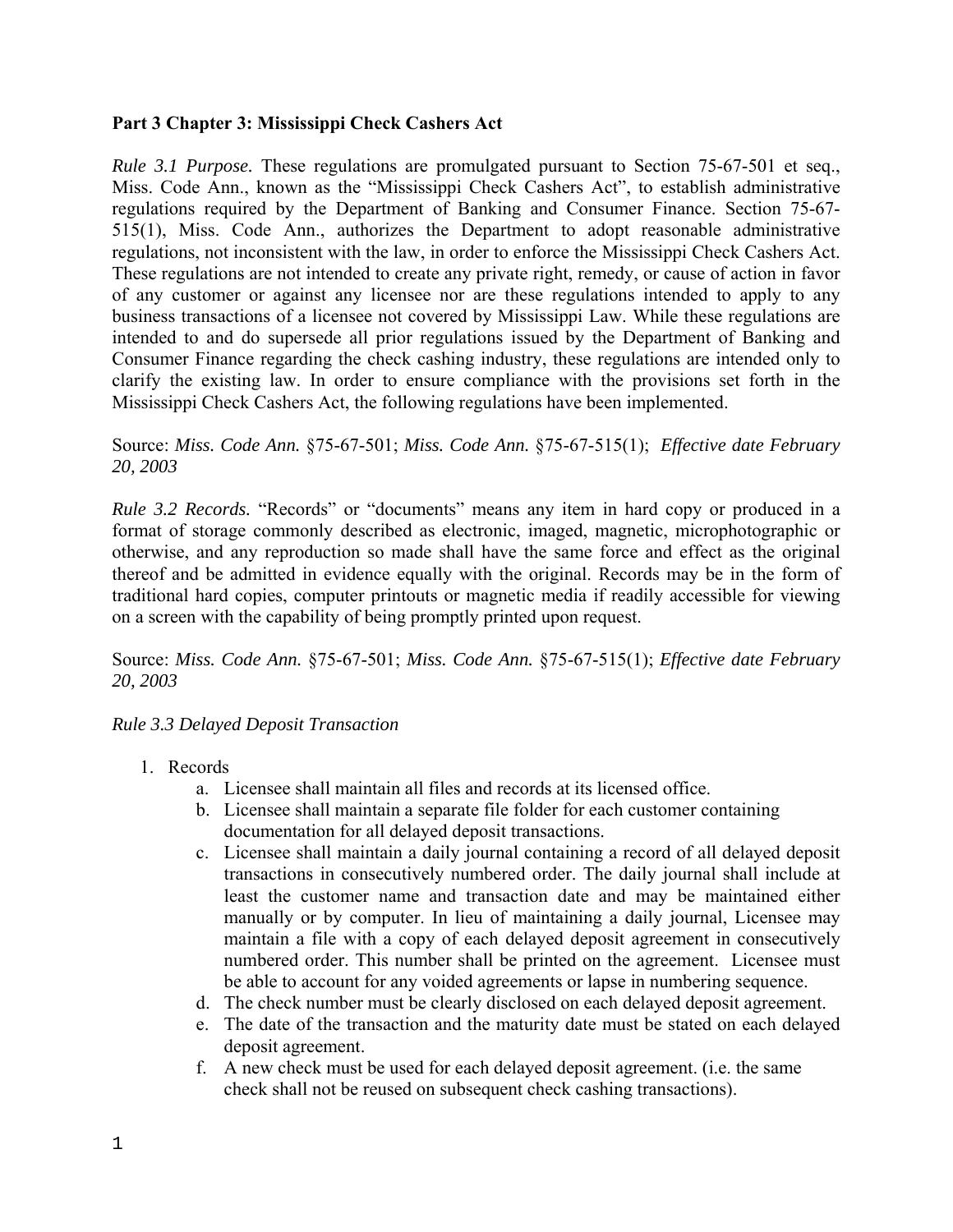# 2. Processing Fee

The Processing Fee authorized by §75-67-519(7), Miss. Code Ann., shall be disclosed in the delayed deposit agreement. Thirty Dollars (\$30.00) is set as the maximum amount a licensee may charge for a check returned for any reason, including, without limitation, insufficient funds, closed account or stop payment. The Processing Fee is considered a one-time charge; regardless of the number of times the check associated with the delayed deposit agreement has been processed.

# 3. Processing Fee Journal

Licensee must maintain a daily journal of all Processing Fees charged along with the following information:

- a. Copy of check
- b. Amount of Processing Fee
- c. Customer name
- d. Date of transaction
- e. Check number
- f. Amount of check
- g. Documentation verifying the financial institution's refusal to pay
- 4. Computation of Annual Percentage Rate

Pursuant to Section 75-67-519(3), Miss. Code Ann., the fee charged in a delayed deposit transaction must be disclosed as a dollar amount and as an annual percentage rate (APR) in the delayed deposit agreement.

## **Example:**

\$100.00 delayed deposit transaction due in 14 days, when a \$120.00 check is held:

 $$20.00/$100.00$  X  $365/14 = 521.43$  APR Fee  $\div$  amount financed x 365 (or 360)  $\div$  number of days = APR

5. Rollover Fee

Licensee shall not accept a fee to renew or extend (i.e. rollover) any delayed deposit transaction. The delayed deposit agreement shall not be renewed; the transaction must be collected in full.

6. Checks Written on Joint Bank Accounts

Each individual on a joint bank account may write checks in an amount not to exceed an aggregate total of Five Hundred Dollars (\$500.00) per individual. However, a separate delayed deposit agreement must accompany each check.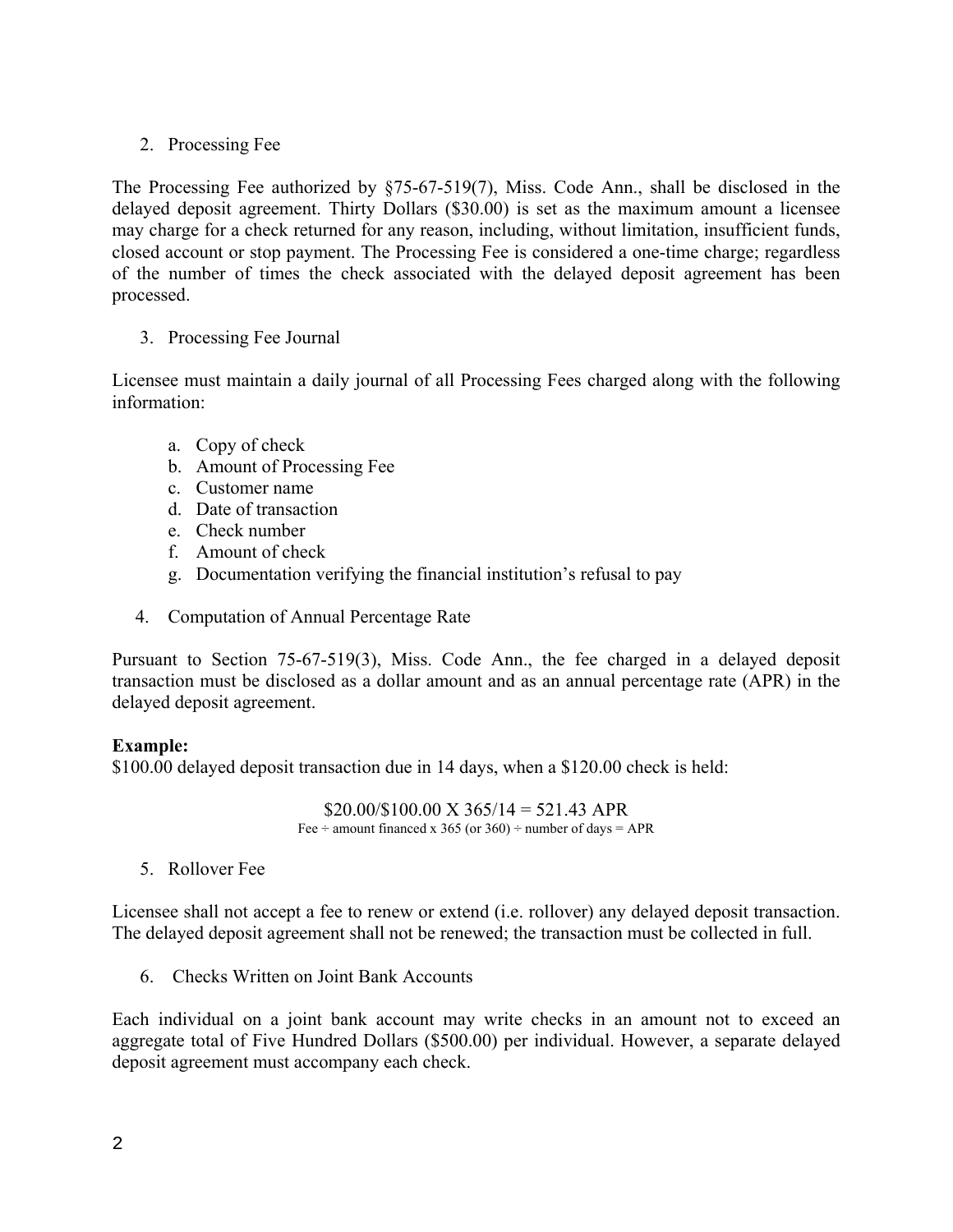## 7. Multiple Checks

Licensee may accept multiple checks on a customer with the aggregate amount not to exceed Five Hundred Dollars (\$500.00). However, a separate delayed deposit agreement must accompany each check.

8. Payment Plan

Licensee may set up a payment plan for customers in default. If a customer defaults and Licensee agrees to accept a payment plan and customer later defaults in the payment plan, the Licensee may cash the check but may not receive more than the original amount of the check, plus the Processing Fee set forth in these regulations. Licensee shall maintain supporting evidence of all payments received.

### 9. Wage Assignments

Licensee shall not encumber a customer's wages in the form of a wage assignment. However, nothing contained herein shall prevent a licensee from garnishing wages pursuant to a court order.

10. Acceptance of Credit Cards as Payment

Licensee may accept a credit card as payment on the due date. The Licensee shall not swipe the customer's credit card at the beginning of a transaction thus encumbering the customer's funds and later completing the transaction on the due date.

Source: *Miss. Code Ann.* §75-67-501; *Miss. Code Ann.* §75-67-515(1); *Miss. Code Ann.* 75-67- 519(3); *Effective date February 20, 2003*

*Rule 3.4 Checks Cashed for a Fee and Required Records.* Licensee shall maintain a copy of each check cashed along with the following information:

- 1. Date of transaction
- 2. Fee charged expressed as a percentage rate, §75-67-517 Miss. Code Ann.
- 3. Fee charged expressed as a dollar amount
- 4. Customer signature acknowledging fees charged

Source: *Miss. Code Ann.* §75-67-501; *Miss. Code Ann.* §75-67-515(1); *Miss. Code Ann.* §75-67- 517; *Effective date February 20, 2003*

*Rule 3.5 Disclosure of Fees and Rates.* Pursuant to §75-67-515(4) Miss. Code Ann., a Licensee shall display a sign disclosing the maximum fees allowed to be charged for cashing checks. The sign must be at least 20"x 20" and the print must be large and bold in order to allow customers to easily read the information. Such sign must be displayed in a conspicuous place and in easy view of all persons who enter the place of business. The following is an example of the required sign: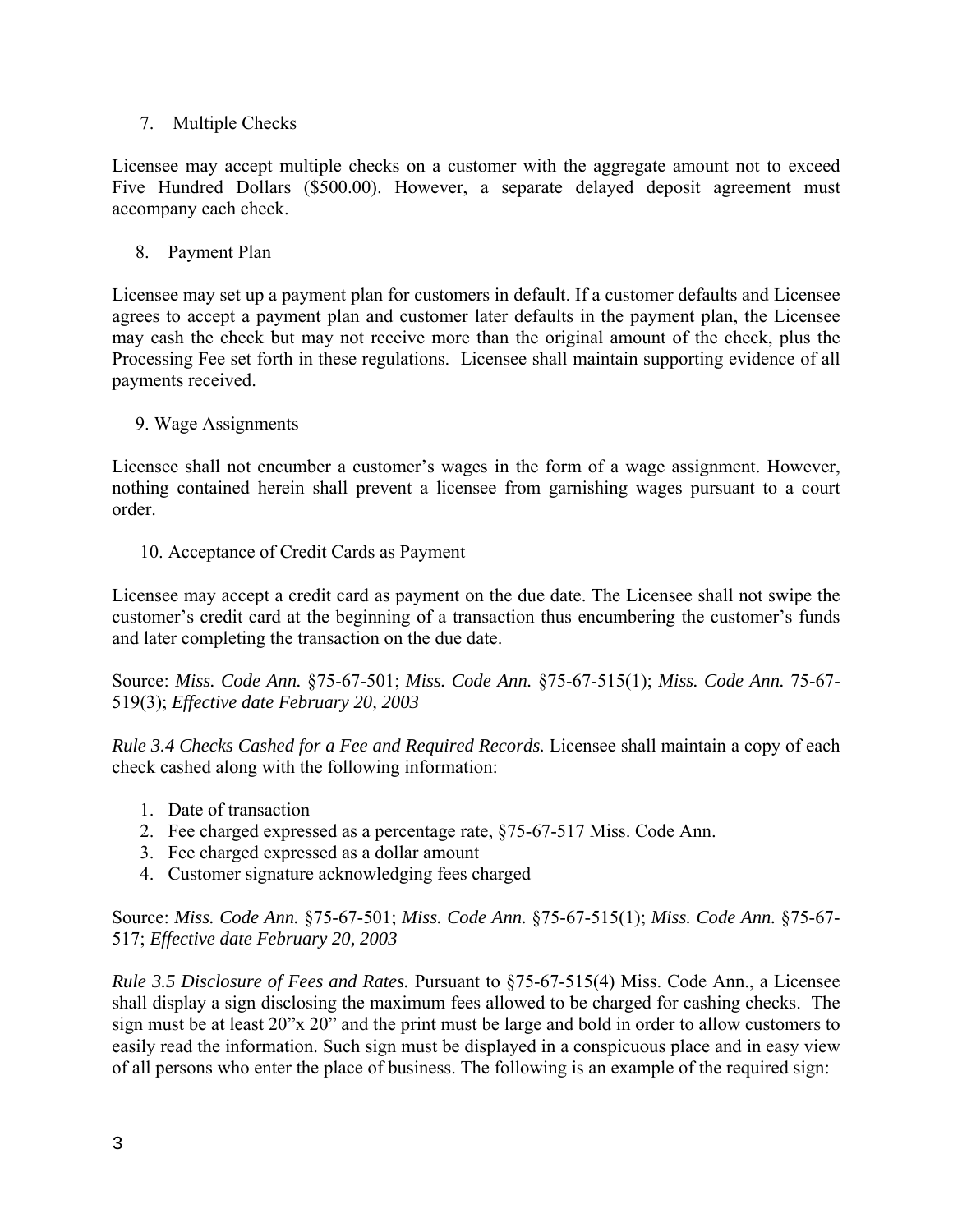The following is a list of maximum fees allowable for services that may be offered at this check cashing business:

1. Government checks: 3% of the face amount of the check or five dollars (\$5.00), whichever is greater

2. Personal checks: 10% of the face amount of the check or five dollars (\$5.00), whichever is greater

3. All other checks or money orders: 5% of the face amount of the check or five dollars (\$5.00), whichever is greater

4. Delayed deposit transaction: \$20.00 per \$100.00 advanced for checks \$250.00 and under \$21.95 per \$100.00 advanced for checks over \$250.00

| <b>Amount Advanced</b> | Fee     | Face Amount of Check |
|------------------------|---------|----------------------|
| \$100.00               | \$20.00 | \$120.00             |
| \$200.00               | \$40.00 | \$240.00             |
| \$300.00               | \$65.85 | \$365.85             |
| \$400.00               | \$87.80 | \$487.80             |

Mississippi law prohibits this check cashing business from accepting a fee to renew or extend any delayed deposit transaction. Therefore, a delayed deposit check must be deposited or the check face value paid in full prior to entering into another delayed deposit transaction.

This check cashing business is licensed and regulated by the Mississippi Department of Banking and Consumer Finance. If you have any unresolved problem with a transaction at this location, you are entitled to assistance. Please call or write: Mississippi Department of Banking and Consumer Finance, P.O. Drawer 23729, Jackson, MS 39225-3729; Phone 1-800-844-2499.

Any of the above information that is not currently posted may be posted on a separate sign using the dimensions described above. Licensee is only required to post fees for the type of services offered.

Source: *Miss. Code Ann.* §75-67-501; *Miss. Code Ann.* §75-67-515(1); *Miss. Code Ann.* §75-67- 515(4); *Effective date December 1, 2012*

*Rule 3.6 Advertisement.* §75-67-505(1), Miss. Code Ann., states in part that "A person may not engage in the business as a check casher or otherwise portray himself as a check casher unless the person has a valid license authorizing engagement in the business." Therefore, the displaying of external signage outside a business, advertisement via print, broadcast or electronic media announcing or referencing a check cashing service constitutes a person's intent to portray himself as a check casher and not incidental to any other service offered and therefore, must obtain a license to participate in a check cashing business.

Persons that are principally engaged in the retail sale of goods and exempt from licensing under §75-67-507(c), Miss. Code Ann. are prohibited from advertising they offer check cashing services.